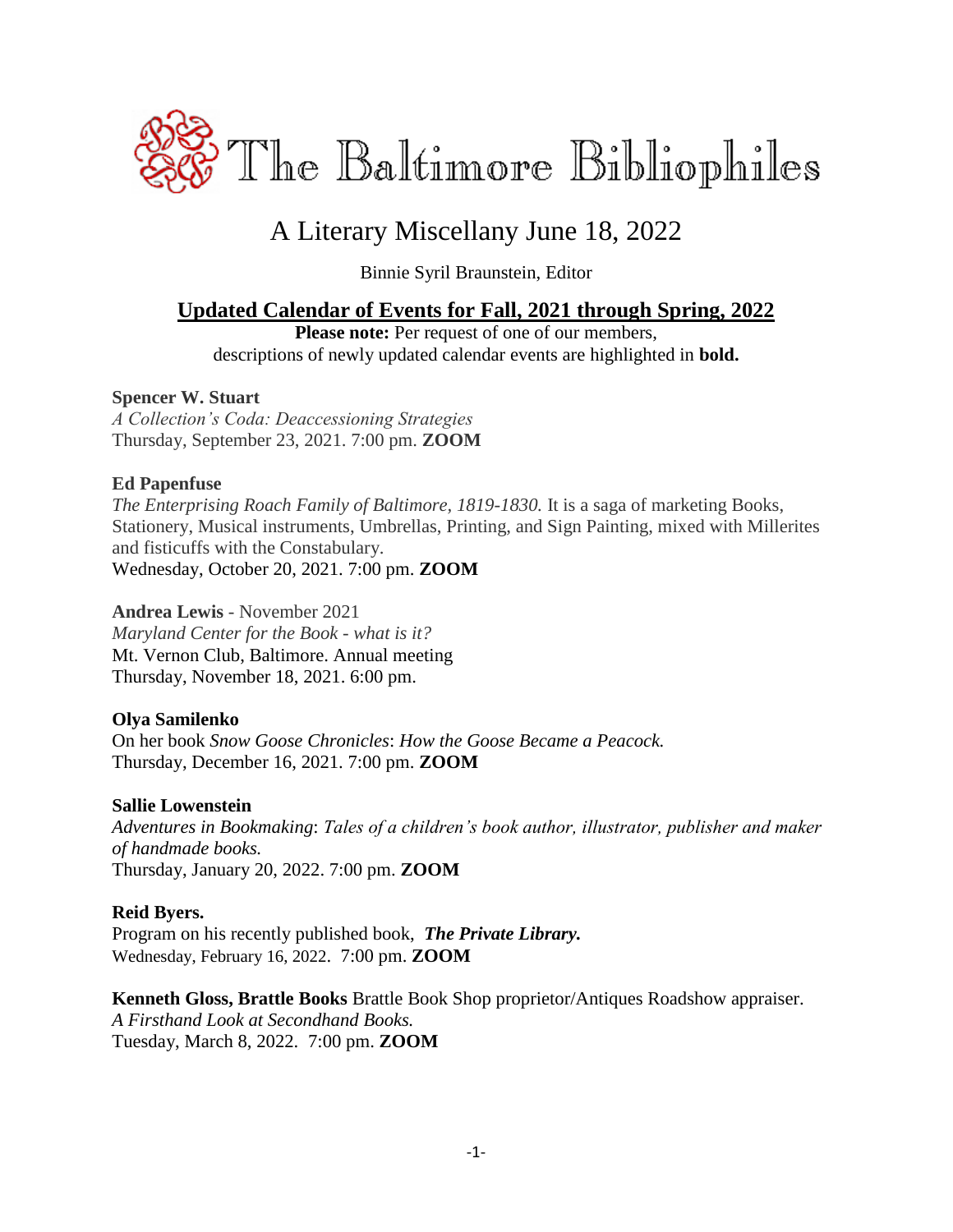#### **April Oettinger, Professor of Art History at Goucher College**

Innovations in Teaching the History of the Book in the Liberal Arts Classroom. As presented to the Renaissance Society of America annual meeting, at Marsh's Library in Dublin, Ireland. Thursday, April 21, 2022. 7:00 pm. **ZOOM**

**Elizabeth DeBold, Assistant Curator of Collections, Folger Shakespeare Library** *Brush Up Your Shakespeare*: The Harmsworth Collection and other things you didn't know about The Folger Shakespeare Library Wednesday, May 18, 2022. 7:00 pm. **ZOOM**

#### **Peabody Library. Exhibit/Tour/Lunch GRACE NOTES IN AMERICAN HISTORY:** *200 Years of Songs from the Lester Levy Sheet Music Collection. Tour courtesy of exhibit curator, Sam Bessen.* **Saturday, June 18, 2022. 11:00 AM. Box lunch.**

#### **Leonard Marcus**

On his recent book: *You Can't Say That!: Writers for Young People Talk About Censorship, Free Expression, and the Stories They Have to Tell* Wednesday, July 20, 2022. 7:00 PM. ZOOM

#### **Spencer W. Stewart**

*The Making of a Collector.* Interactive with participating members/attendees. Wednesday, September 21, 2022. 7:00 pm. **ZOOM**

#### **Annual Meeting.**

**Speaker: Charles Tharp** On *George Washington's library at Mt. Vernon* **November, 2022. Exact date/time TBD. In person. MedChi - The Maryland State Medical Society. 1211 Cathedral St., Baltimore Event includes tour of MedChi by Director of Development, Meg Fairfax Fielding.**

**Binnie Syril Braunstein** *Secrets of a writing career: How a bus ride led (dragged) the author to pen short stories and romance novels.* Date/Time/Venue TBD. In person or Zoom.

## **New feature…Spotlight on our members!**

**Tom Beck** is Chief Curator, Emeritus, Affiliate Associate Professor of Art at University of Maryland, Baltimore County. His collecting interests include photography, science fiction, & 19th century literature.

## *Time Sensitive***!**

**Kelmscott Bookshop June Newsletter 2022.** Happy ALMOST summer! This month we are having a sale on prints, art books, and photography. See below for details.

Later this month we will be participating in the **RBMS Virtual Book Fair,** which is hosted by the Antiquarian Booksellers' Association of America (ABAA). **The fair will run from noon on**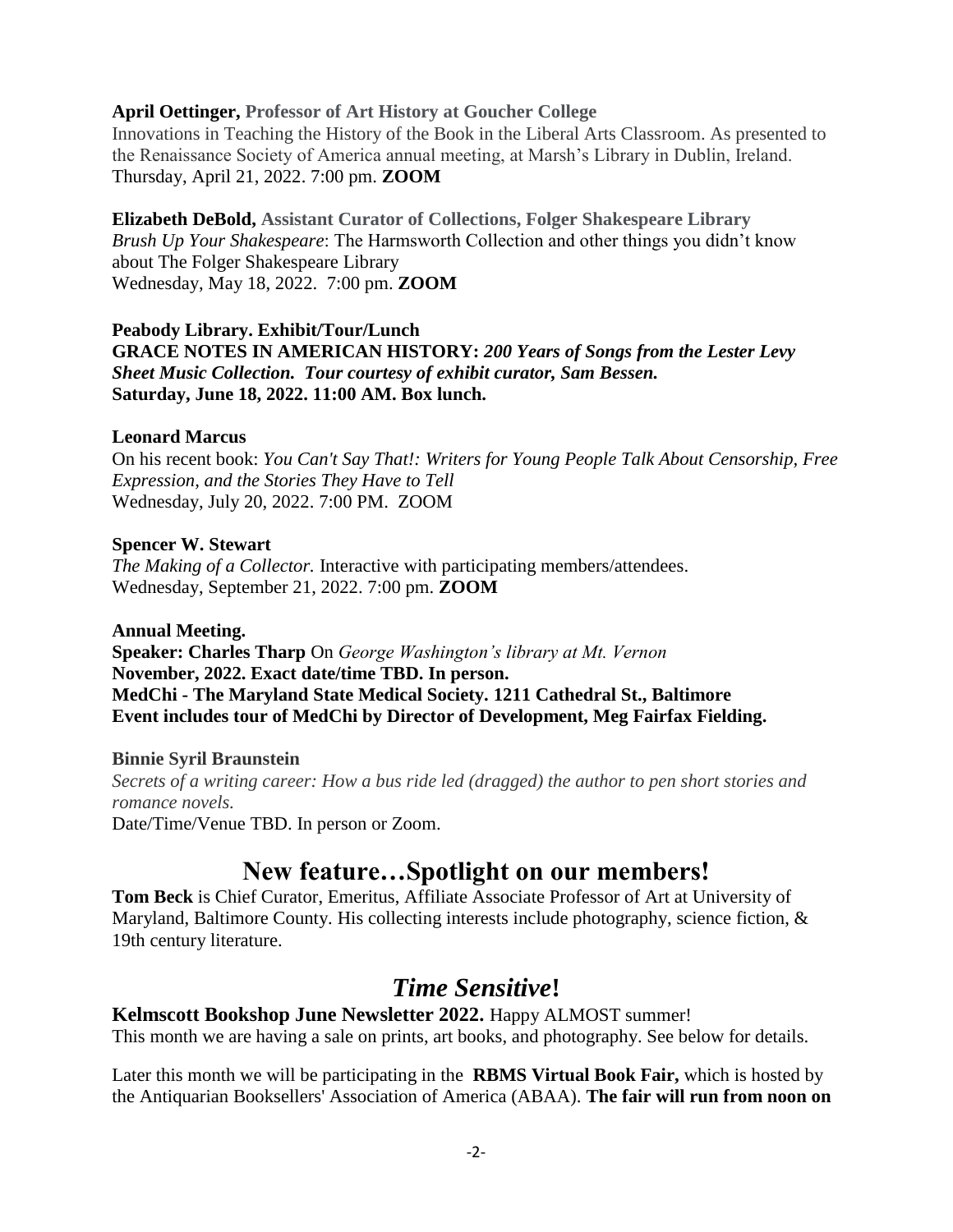**June 21st through 8 pm on Friday, June 24th**. **Admission is free** and we hope you can join us at [abaa.org/vbf.](https://mailtrack.io/trace/link/99408a2250d4b59bc4a166f70b1a6f1ae391f7e1?url=http%3A%2F%2Fabaa.org%2Fvbf&userId=6395794&signature=7ffe9570d44ac3f4&i=036409a3-f61f-4032-9d69-34cd1c9bd6f9&utm_source=constantcontact&utm_medium=email&utm_campaign=newsletter) Exhibitors will be featuring new acquisitions, discoveries, and rare finds.

We are featuring a selection of new arrivals below including an artist's book about the difficulties of traveling out of the USSR and the artist's experiences traveling in Mexico, Neil Gaiman's reimagined tale of Snow White in which she is a monster, a commemoration of the Basel Lantern Festival in which the lanterns often comment on politics and human rights issues, a historic guide to D.C., a cyber-themed tarot deck, a book about the devil, and more.

We will be in the shop in [Savage Mill m](https://www.savagemill.com/?utm_source=constantcontact&utm_medium=email&utm_campaign=newsletter)ost weekdays this summer, so please give us a call or plan a visit.

[https://bit.ly/Kelmscott\\_June\\_2022](https://bit.ly/Kelmscott_June_2022)

**Charles Tharp** wanted to bring to your attention a talk that collections advisor **Spencer Stewart** (who has delivered several talks to the BIBS in the past) will be delivering on June 20: *Object Location: Research & Acquisition. Use the link below for registration information. The session is free.*

[https://www.worthwhile-magazine.com/articles/the-emerging-collector-a-series-for](https://www.worthwhile-magazine.com/articles/the-emerging-collector-a-series-for-worthwhile-magazine)[worthwhile-magazine](https://www.worthwhile-magazine.com/articles/the-emerging-collector-a-series-for-worthwhile-magazine)

*In this session we will first define the "routes to collectors", that is where do you find what you are looking for. We will then review the various intelligence sources that are available to collectors as they seek to understand the ins and outs of the collecting ecosystem they are entering, or engaged in. Through this session, openness to all avenues of acquisition will be encouraged while guiding registrants through the unique dynamics that influence how value is determined at auction, through the Trade, or between collectors.*

We will be exploring a variety of topics in and around the practice of collecting rare books, manuscripts, fine prints and photography. Closely related to the content discussed will be the article series *Auction Industry Outlook* available by following this link: <http://spencerwstuart.ca/aio/>

# **News and Notes from Here and There…**

*Publishers Weekly***: "***Congress Holds Second Hearing, Focuses on Censorship in Classrooms."* By Claire Kirch.

[https://www.publishersweekly.com/pw/by-topic/industry-news/trade-shows](https://www.publishersweekly.com/pw/by-topic/industry-news/trade-shows-events/article/89384-congress-holds-second-hearing-focuses-on-censorship-in-classrooms.html)[events/article/89384-congress-holds-second-hearing-focuses-on-censorship-in-classrooms.html](https://www.publishersweekly.com/pw/by-topic/industry-news/trade-shows-events/article/89384-congress-holds-second-hearing-focuses-on-censorship-in-classrooms.html)

*Literary Hub***: "***50 Fictional Days Immortalized in Literature."* When Did Alice Go Down That Rabbit Hole, Anyway? By [Emily Temple](https://lithub.com/author/emily-temple/) <https://lithub.com/50-fictional-days-immortalized-in-literature/>

*Book Riot*: **"***8 Nonfiction Books about Censorship"* By Tracy Shapley Towley. [https://bookriot.com/nonfiction-books-about](https://bookriot.com/nonfiction-books-about-censorship/?utm_source=Sailthru&utm_medium=email&utm_campaign=Lit%20Hub%20Daily:%20May%2024%2C%202022&utm_term=lithub_master_list)[censorship/?utm\\_source=Sailthru&utm\\_medium=email&utm\\_campaign=Lit%20Hub%20Daily:](https://bookriot.com/nonfiction-books-about-censorship/?utm_source=Sailthru&utm_medium=email&utm_campaign=Lit%20Hub%20Daily:%20May%2024%2C%202022&utm_term=lithub_master_list) [%20May%2024%2C%202022&utm\\_term=lithub\\_master\\_list](https://bookriot.com/nonfiction-books-about-censorship/?utm_source=Sailthru&utm_medium=email&utm_campaign=Lit%20Hub%20Daily:%20May%2024%2C%202022&utm_term=lithub_master_list)